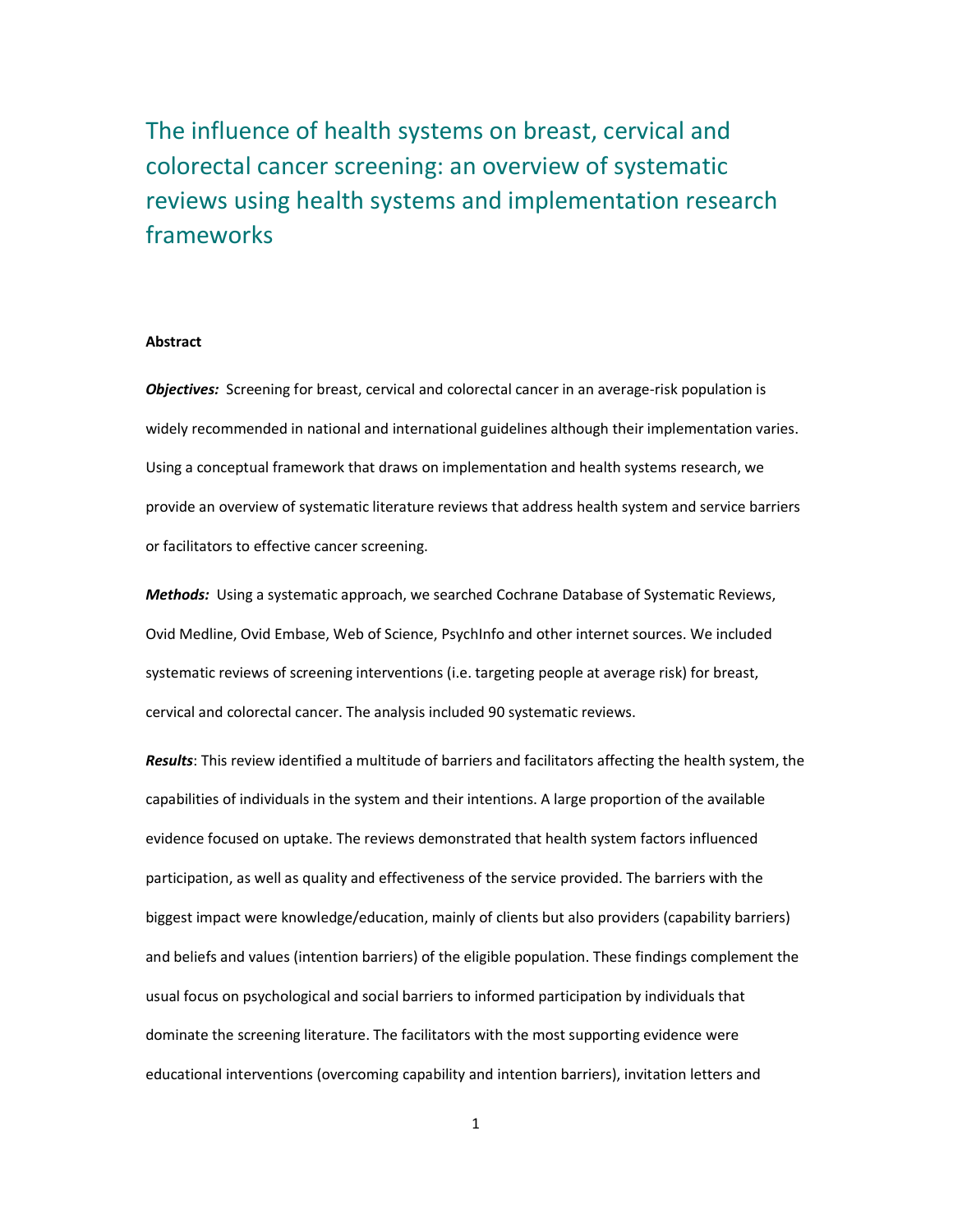reminders and appointments. These were mainly directed at eligible individuals and, to a lesser extent, to providers and healthcare professionals. Only a small number of reviews, mainly from Europe, specified organised, rather than opportunistic, screening programmes. In those, low participation was the most frequently cited barrier and invitation letters (including physician endorsement, phone calls, and reminders to non-responders and healthcare professionals) were the most prevalent facilitators.

**Conclusion:** Despite evidence of barriers and facilitators to screening participation and opportunistic screening, further health systems research covering the entire screening system for organised programmes is required.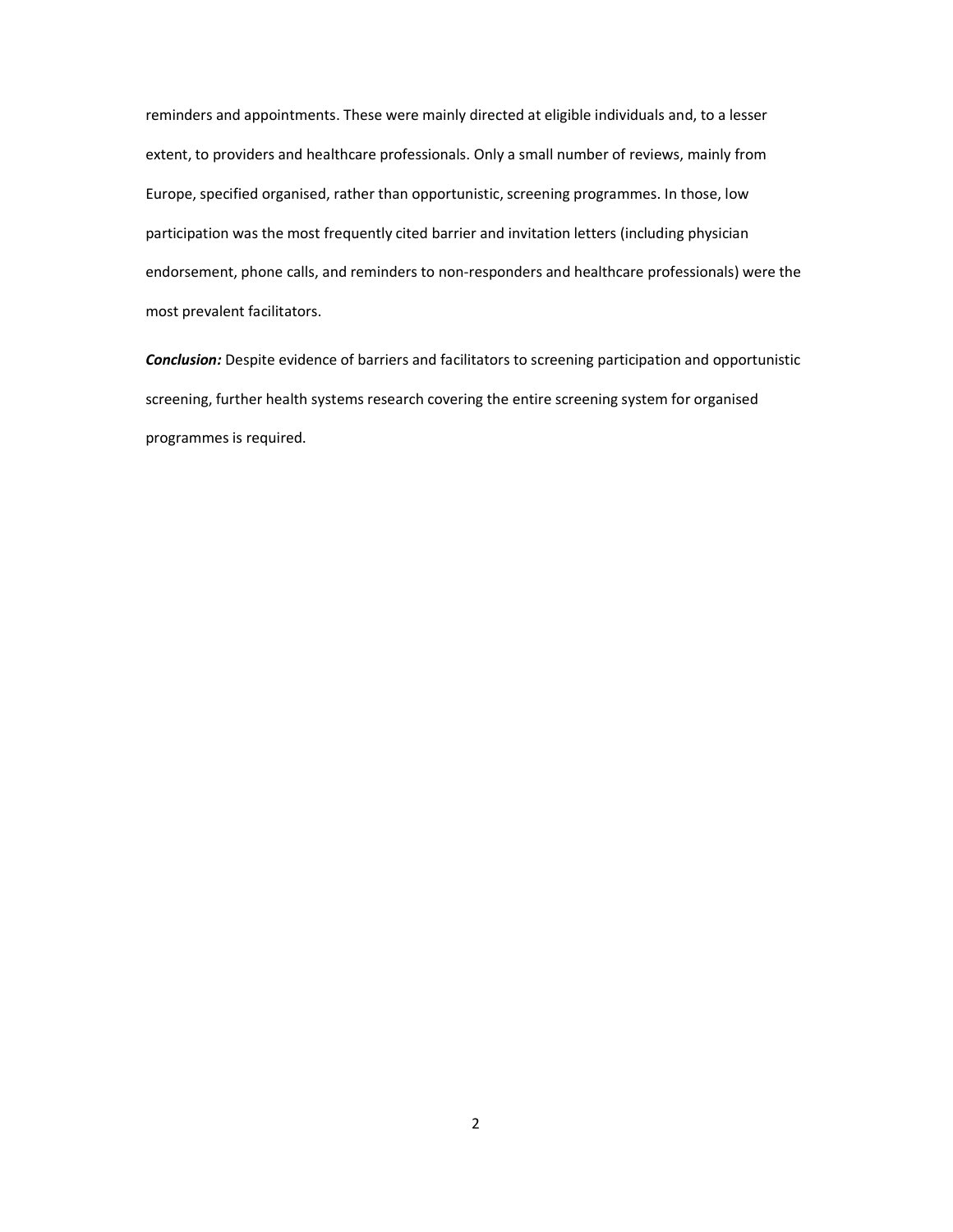## **Introduction**

The European Union recommends population-based screening programmes for breast, cervical and colorectal cancer(1), while various guidelines set out how to implement such programmes(2-6). However, implementation varies greatly(7) and many programmes fall short of the ideal(8, 9). While much research examines the characteristics of individuals undergoing screening, there is, to our knowledge, much less focus on the characteristics of health systems that support or inhibit effective screening programmes.

In this article we report the findings from an umbrella review of existing systematic reviews seeking to identify barriers and facilitators to population-based screening that are related to characteristics of health systems. We use the World Health Organisation's (WHO) definition of health systems as consisting of 'all organizations, people and actions whose primary intent is to promote, restore or maintain health' (10). Firstly, we identify barriers that have been reported in the literature and, where possible, assess their impact. Secondly, we identify measures that have been suggested to overcome these barriers and, where possible, assess their effectiveness. Thirdly, we seek to understand the influence that these barriers and facilitators have on organised screening programmes. We use frameworks(11) that draw on theories from behaviour change(12) and implementation research,(13) including those used by Michie et al.(14) who propose 12 subthemes for investigating implementation of evidence-based practice, organized within three main themes. Health system barriers include availability of resources, affordability, and acceptability of health services. Capability barriers relate to knowledge or skills to implement effective screening programmes. Intention barriers relate to motivations of providers to achieve effective screening. When looking at health systems barriers we draw on two related frameworks. The first was used in previous systematic reviews of barriers and facilitators to effective hypertension management(11,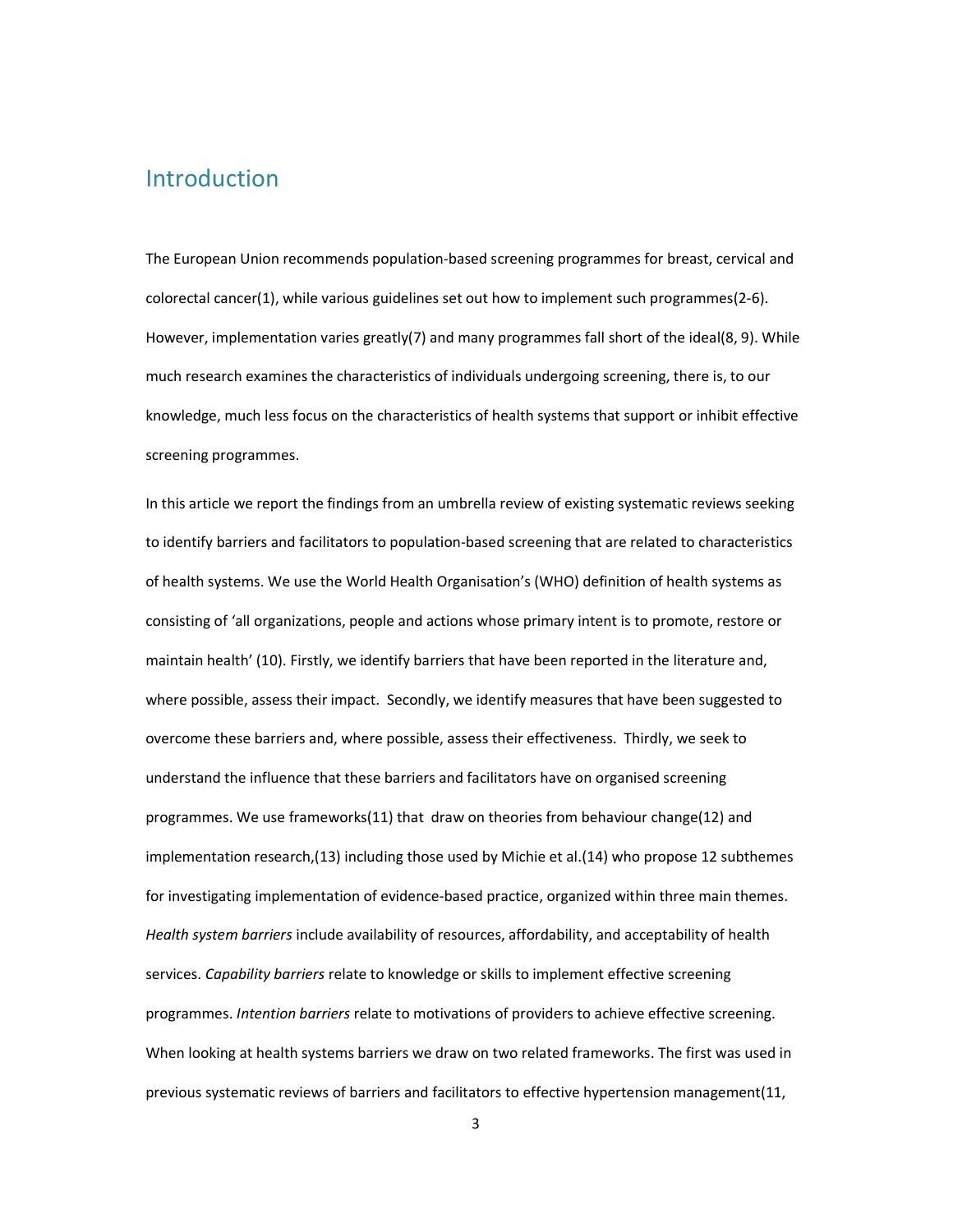15) and considers the contribution of health system inputs, including physical, human, intellectual and social resources, on outcomes. The second is the WHO's health systems building blocks, with service delivery, the health workforce, health information systems, leadership and governance, and financing most relevant to screening(16). However, in practice, many of the barriers we identify involve a combination of elements, for example where locations are underserved by facilities, it reflects both weaknesses in service delivery and inability to recruit and retain staff.

# **Objectives**

We reviewed systematic literature reviews that identify, explore and evaluate barriers and facilitators to establishing effective cancer screening programmes at health system and health service level. We sought to identify gaps and make recommendations for future research. Individual cultural, psychological and social obstacles to informed participation lay outside the scope of this review.

## Methods

A protocol was registered 'a priori' on PROSPERO, the international prospective register of systematic reviews(17).

## Search strategy and selection

We searched for relevant systematic reviews in the following databases: Cochrane Database of Systematic Reviews; Ovid Medline; Ovid Embase; Web of Science; PsychInfo; and Google Scholar. We reviewed project websites (for example, Evidence for Policy and Practice Information Centre; Health Systems Evidence; Health Evidence Network; Agency for Healthcare Research and Quality) and contacted experts participating in the EU-TOPIA (TOwards imProved screening for breast,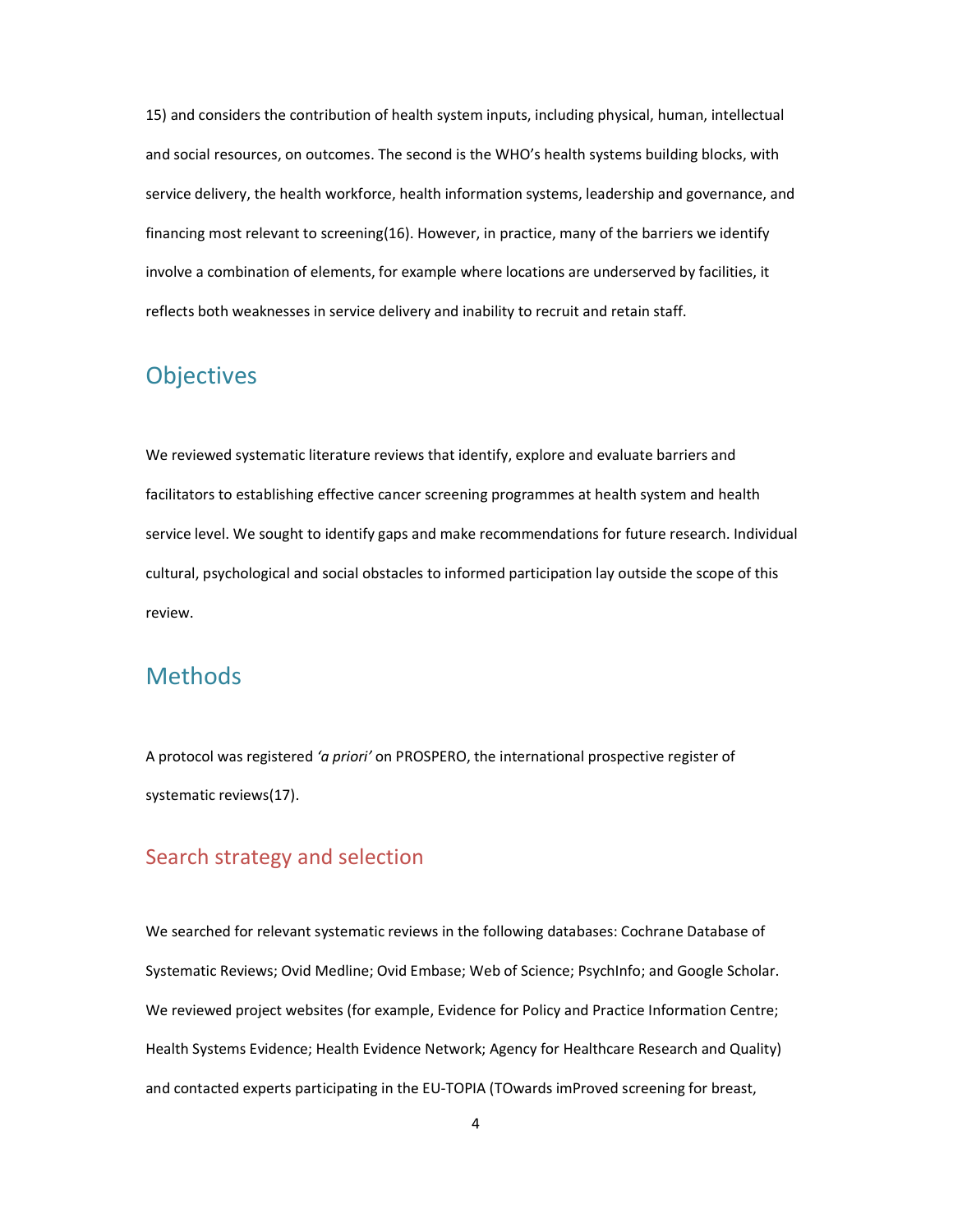cervical and colorectal cancer In All of Europe) project(18), of which this research forms a part, to identify relevant grey literature. Reference lists of publications retrieved were manually searched. Selected databases were searched from 1<sup>st</sup> January 2000 to 9<sup>th</sup> June 2017 using relevant search terms (Appendix 1, online supplement). Two reviewers independently assessed the titles and abstracts of the identified publications according to pre-defined inclusion criteria (Appendix 2, online supplement) and differences were resolved by discussion.

## Data collection and analysis

Data from included systematic reviews were extracted using a predefined data extraction sheet. Fields included: authors; year of publication; objectives; selection criteria; information about barriers and facilitators; and impact on the effectiveness of screening. Authors were contacted where full texts were not available (only one responded). Data were extracted by one reviewer and checked by a second reviewer who extracted data on study design and applied the AMSTAR (A MeaSurement Tool to Assess systematic Reviews). Reviews were not excluded from data extraction on grounds of quality.

A narrative synthesis using the conceptual framework (Figure 1) was conducted. The heterogeneous nature of the included data precluded quantitative synthesis or formal assessment of publication bias. We collated the data for all cancer sites together but noted where items were relevant to only one cancer site. We analysed differences between organised screening programmes and other screening interventions.

## **Results**

### Study characteristics and quality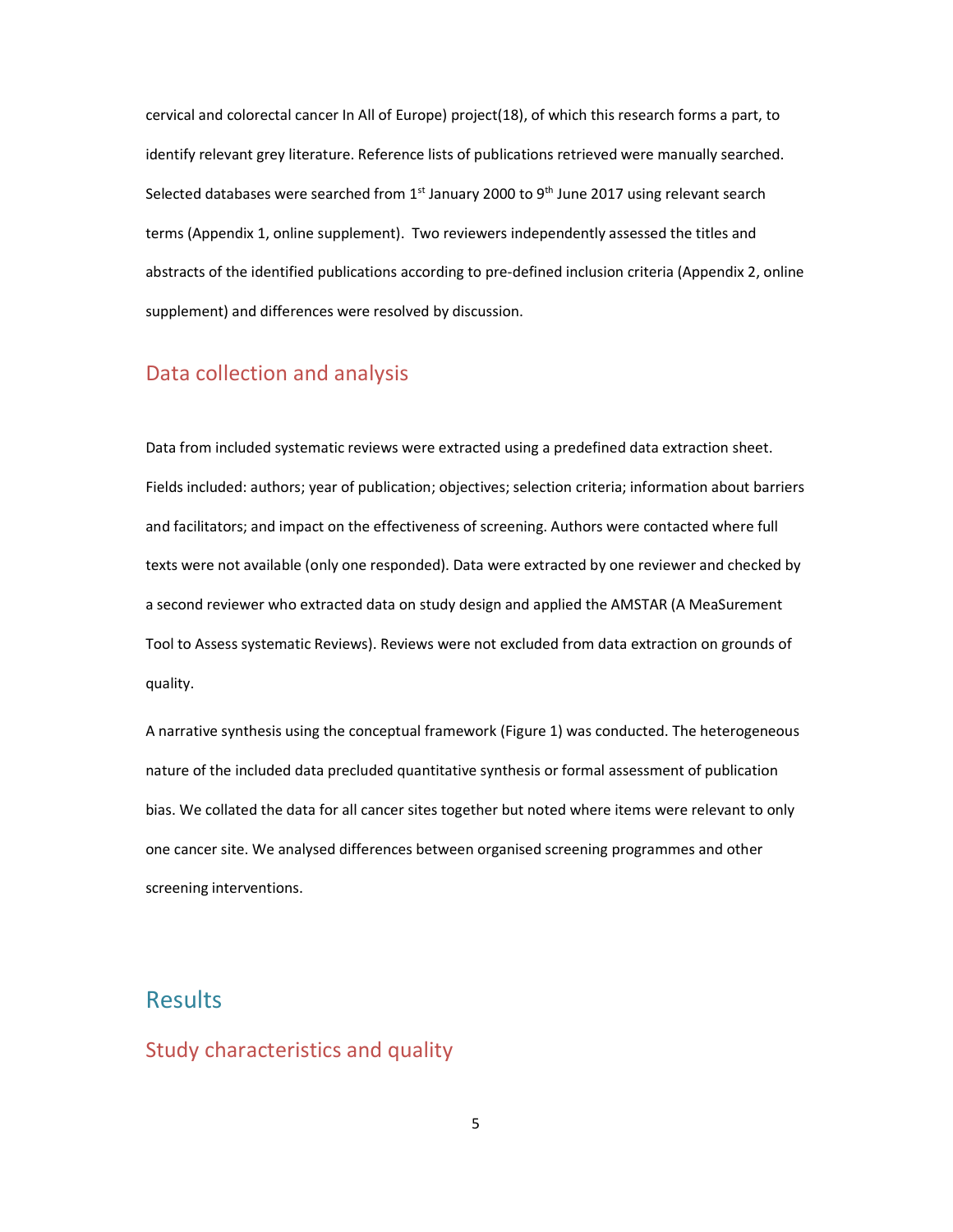From 536 identified titles, 90 articles were included in the review (Figure 2). As summarised in Table 1, of the 90 included articles, 75 were in English and 15 had abstracts available in English. A summary of the characteristics of the included systematic reviews is presented in Appendix 3 (online supplement) and a list of excluded reviews is reported in Appendix 4 (online supplement). A summary of the quality of the included systematic reviews, assessed using the AMSTAR instrument, is presented in supporting information Appendix 5 (online supplement). Whilst generally of good quality, included reviews used slightly different reporting criteria to those in the AMSTAR checklist, for quantitative meta-analysis studies and controlled trials.

Drawing on the first conceptual framework, as shown in Figure 3, we found that whilst health system resources, financing and delivery were mentioned in some included systematic reviews, the vast majority were interested in 'other factors' that acted as barriers or facilitators to screening, most notably the target population's health knowledge, the effectiveness of appointment reminders, personal and cultural beliefs, and physician recommendations.

In the following sections, the second framework allows us to describe the barriers and ways to overcome those barriers in more detail using the health system, capability and intention categories, and their sub-categories, described in Figure 4.

# Barriers to effective screening

#### Health system barriers

Much of the literature addresses barriers that reduce uptake of screening. These can be geographical, temporal, procedural, financial, or related to perceived quality.

Geographical barriers to services and facilities are especially important, but not exclusively so, for those in remote areas. Screening facilities were sometimes in inconvenient locations(A1-A3), involving long travel distances(A2-A4), and posing transportation difficulties(A1, A2, A5-A8).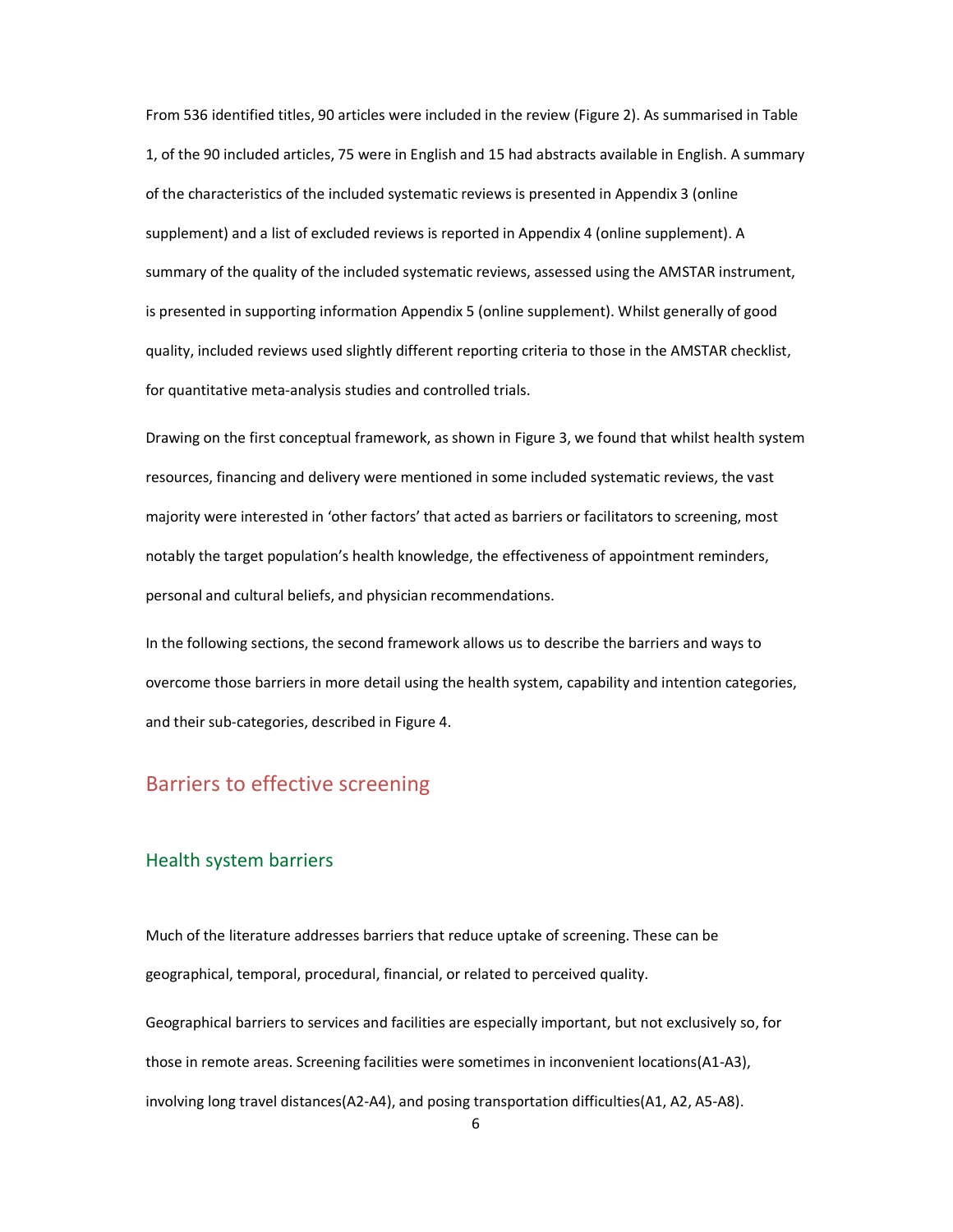Temporal barriers include inconvenient appointment times(A2, A5, A9), long waits before appointments were available(A1, A5), unsuitable appointment times(A3, A10), and waiting room delays(A5, A11). Delay in receiving results may reduce participation in subsequent screening or intervention rounds (A5, A12). Procedural barriers relate to problems sending screening invitations(A1, A2), limited access to primary care(A11, A13), and a variety of organisational barriers(A4, A10, A13-A15) including cumbersome administrative processes(A12,A16). Financial barriers featured in many systematic reviews, especially where many in the target population lacked health insurance or other forms of coverage(A6, A9, A11, A13, A17-A20) or among those whose insurance excludes coverage of screening(A1, A2, A6, A7, A11, A13, A14, A17, A21, A22). Some reviews also identified financial constraints affecting providers(A4, A11, A13, A23, A24), including the cost of screening tests(A1, A2, A7, A9, A11, A15), which have implications for the ability to deliver services – for example where constraints affect the ability to recruit and retain staff. Perceptions of quality also matter(A1, A25), indicated by objective measures of screening test performance(A1) or subjective patient experiences(A1, A3, A25).

Only two reviews considered inappropriate screening due to overuse(A26, A27), which is most often associated with opportunistic screening, although several reviews did highlight features of health systems that made it difficult to implement organised population-based screening programmes in place of opportunistic screening (A18, A28-A31).

In general, these reviews did not take a health systems perspective – in other words, they did not seek explanations for the reported barriers in the design of the health systems in which they were embedded. However, the findings do suggest weaknesses in relation to all the inputs to health systems and their building blocks, in particular leadership and governance, but also service delivery, workforce, and information systems.

#### Capability barriers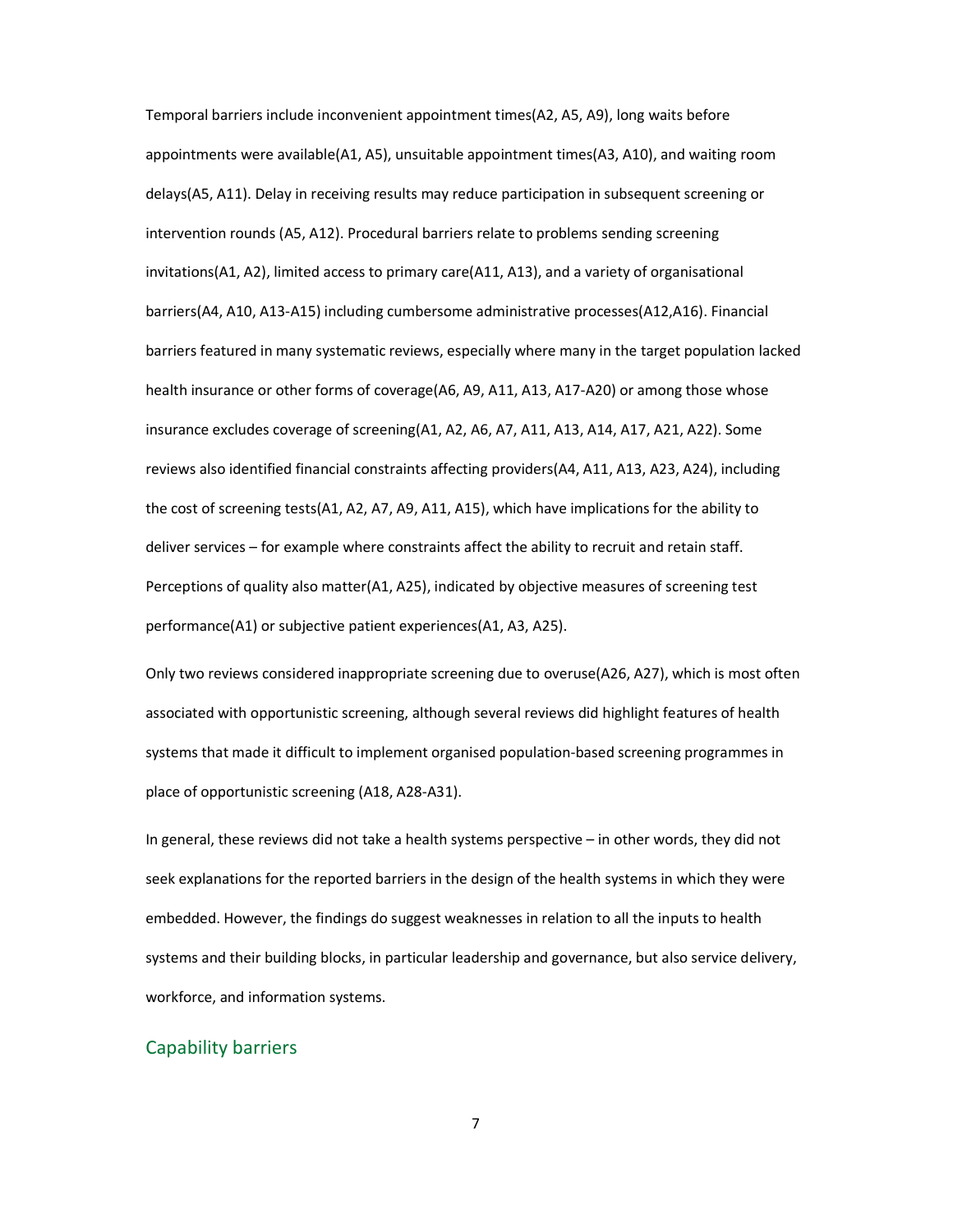Only a few reviews examined the knowledge of health care providers(A11, A13, A32). Instead, most of the available evidence related to the capability of those being screened, with many studies identifying lack of awareness of either the rationale for screening or how to be screened(A2, A4, A8, A9, A11, A13, A15, A17, A27, A32-35).

#### Intention barriers

Multiple reviews identified a failure by providers to recommend screening(A2, A4, A8, A9, A11-13, A17, A19). Some described this as negligence(A32), while others attributed it to a lack of awareness of the need for screening(A1, A2), particularly for older adults, suggesting an implicit ageism(A21). Several pointed to inadequate communication between clinicians, providers and eligible individuals(A4, A11, A15, A18) but also, and arguably of greater concern, the spread of misinformation among the lay public(A1). These findings, and those relating to capabilities, point to weaknesses in leadership and governance, in particular poor recognition of the need to understand public knowledge and perceptions and to put in place measures to address knowledge gaps and misconceptions.

Whilst this umbrella review explicitly excluded non-health system barriers specific to individuals or particular subgroups and cultures – for example barriers related to knowledge, attitudes and practices among a target population – it was notable that these issues dominated many of the included reviews. These factors affecting informed participation, or intention to participate, are therefore summarised in the online supplementary information (Appendix 6). These factors also have implications for the leadership and governance of health systems, highlighting the requirement to put in place systems to identify unmet need and facilitate equitable uptake.

#### The impact of health system barriers versus other barriers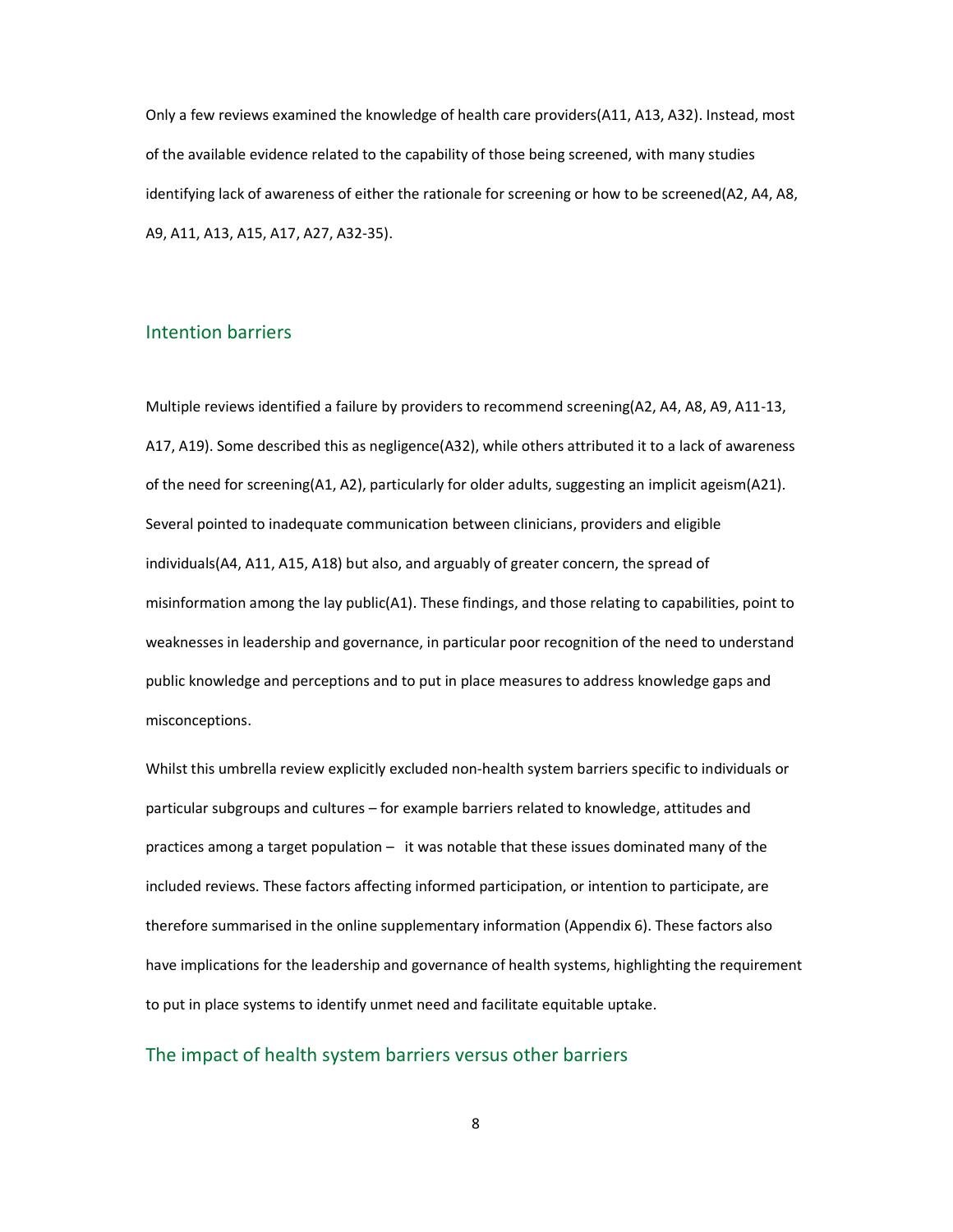Assessing the impact of barriers was challenging as most of the included systematic reviews reporting barriers (24 of 36 reviews) included studies using a variety of methods, not all of which could quantify impact. Those that focused on particular study designs included qualitative (4 reviews), observational (1 review), quantitative (3 reviews), and interventional studies (including randomised controlled trials (RCT) and comparative studies) (4 reviews). Hence, quantitative syntheses evaluating the impact of barriers were limited. Only the review of observational studies calculated effect sizes for different factors affecting compliance(A32).

Of the seven reviews including quantitative and interventional studies, only one described the most frequently cited barriers,(A21) while another counted the number of studies showing significant association between specific factors and screening uptake(A36).

Ten of the reviews that included mixed study designs reported the number identifying each barrier, a very indirect measure of importance. Otherwise, the importance of barriers can only be inferred from the narrative syntheses of results of included studies and author conclusions (see Supplementary Information).

Once again, most of the reviews focused on the consequences of weaknesses in screening programmes rather than causes related to the health system. Thus, many reviews sought to understand and provide reasons for non-participation, including in specific population groups (Korean Americans, Hmong Americans, African Americans, Arabic women, Latinas) or in particular countries (Asia, Africa). In general, the barriers identified as most important in the narrative reviews reflect those with most supporting evidence (Figure 3), with most attention paid to characteristics of the target population rather than the system itself. Thus, the most important barriers identified were knowledge/education (capability barriers), and beliefs and values (intention barriers) of the population. Next in importance were financing/access barriers, including characteristics of the health workforce (training and knowledge). Service delivery barriers (infrastructure and supplies) were cited to a lesser extent.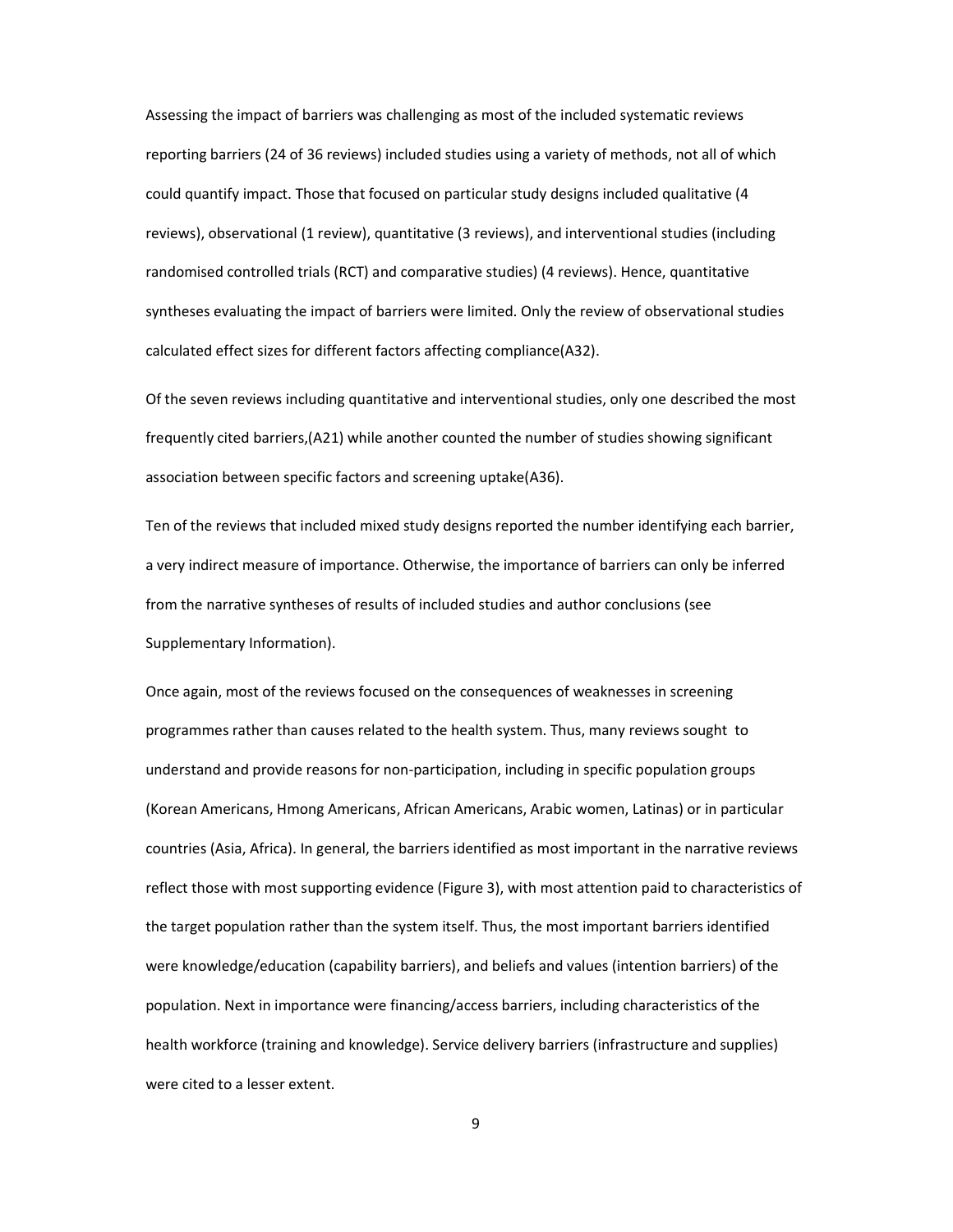These findings point to a failure of much of the literature on screening to look upstream at the health system characteristics that contribute to uptake by the target population or to use a health systems frameworks to analyse or interpret findings.

### Ways to overcome barriers

### Health system facilitators

Some of the most frequently cited interventions evaluated as means to overcome health system barriers involved specific practical measures rather than wider changes to health systems (such wider changes might include new financing models, professional roles, or settings for service delivery). Thus, many examined measures to improve screening invitations(A37-A39), with the aim of increasing uptake(A1, A2, A5, A9). Examples included having letters(A37-A39) endorsed by a physician(A7, A40-A42), personalised(A7, A43), accompanied by a phone call(A37), or linked to special events promoting screening(A44). In addition, reminder letters and follow-up phone calls to those invited(A10, A16, A18, A23, A28, A30, A37, A40-A42, A45-A49) and reminders to physicians(A40, A47, A50-A53) were also frequently mentioned as facilitators. These reminders could be computer-generated(A50), part of a recall system(A16), chart-based(A53), or paper-based (requiring responses)(A50).

Some interventions that did take a health system approach addressed the service delivery building block. Examples included: seeking to reduce geographic barriers to screening (including reducing distance needed to travel and increasing the number of facilities per person or in an area)(A54); providing assistance with transportation(A7, A10, A55) or free transport(A42); organising clinicbased outreach services to deliver screening nearer areas with low participation(A56); offering alternative screening sites(A10); or introducing mobile screening units(A57, A58). Other aspects of service delivery examined included procedures. Improvements in this regard included having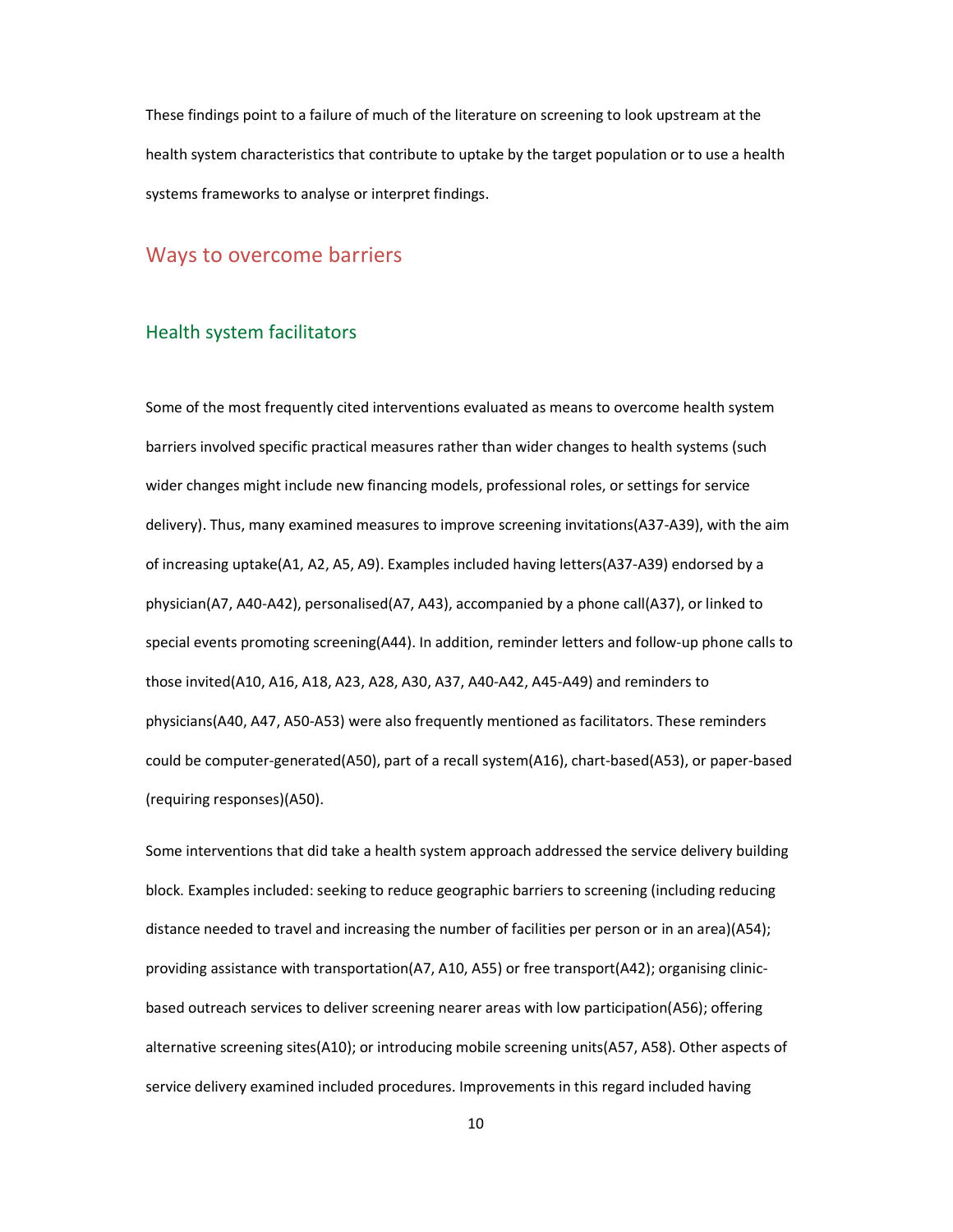scheduled appointment times (as opposed to open appointments, where the onus is on the recipient of the invitation to make their own appointment)(A41), flexible appointment times (for example, offering an option to change to out-of-hours or to meet individual needs)(A12, A46), more convenient out-of-hours appointments(A10), measures to decrease waiting times(A1, A25) and assistance for individuals to help schedule appointments(A45, A55, A58).

A few interventions addressed the health workforce, for example, employing staff of the same gender or minority group(A3-A5, A20). Others transferred roles to the person being screened, for example with self-sampling by post(A31, A40, A41, A48, A59-A61) where technically possible (for example, colon and cervical self-sampling).

Two interventions addressed health system financing, in terms of increasing insurance coverage(A17, A55). However, most that sought to overcome financial barriers looked at more targeted approaches,(A16, A32, A53, A62) including providing monetary incentives(A10, A30) or vouchers, or otherwise reducing out-of-pocket costs(A1, A7, A10, A47, A48, A57).

Human resource strategies featured in a few reviews, including task shifting, using nurse specialists(A10, A12, A30, A47, A49, A63, A64), screening in the community setting (lay or outreach workers)(A28, A42, A49, A56, A58, A65) and involving primary care workers (A8, A39, A43, A45, A51). The concepts of 'patient navigation'(A29, A42, A45, A52, A55) and aiding patients to make informed decisions(A84-A86) were evaluated in several reviews.

### Capability facilitators

Some studies considered methods for facilitating improvement in provider capabilities. Ways of overcoming knowledge and skill barriers among providers included cascading of guidelines(A69), education and training(A31, A58), and measures to increase the extent to which providers recommend screening(A8, A24, A32, A42, A70, A71). A few studies examined measures to enhance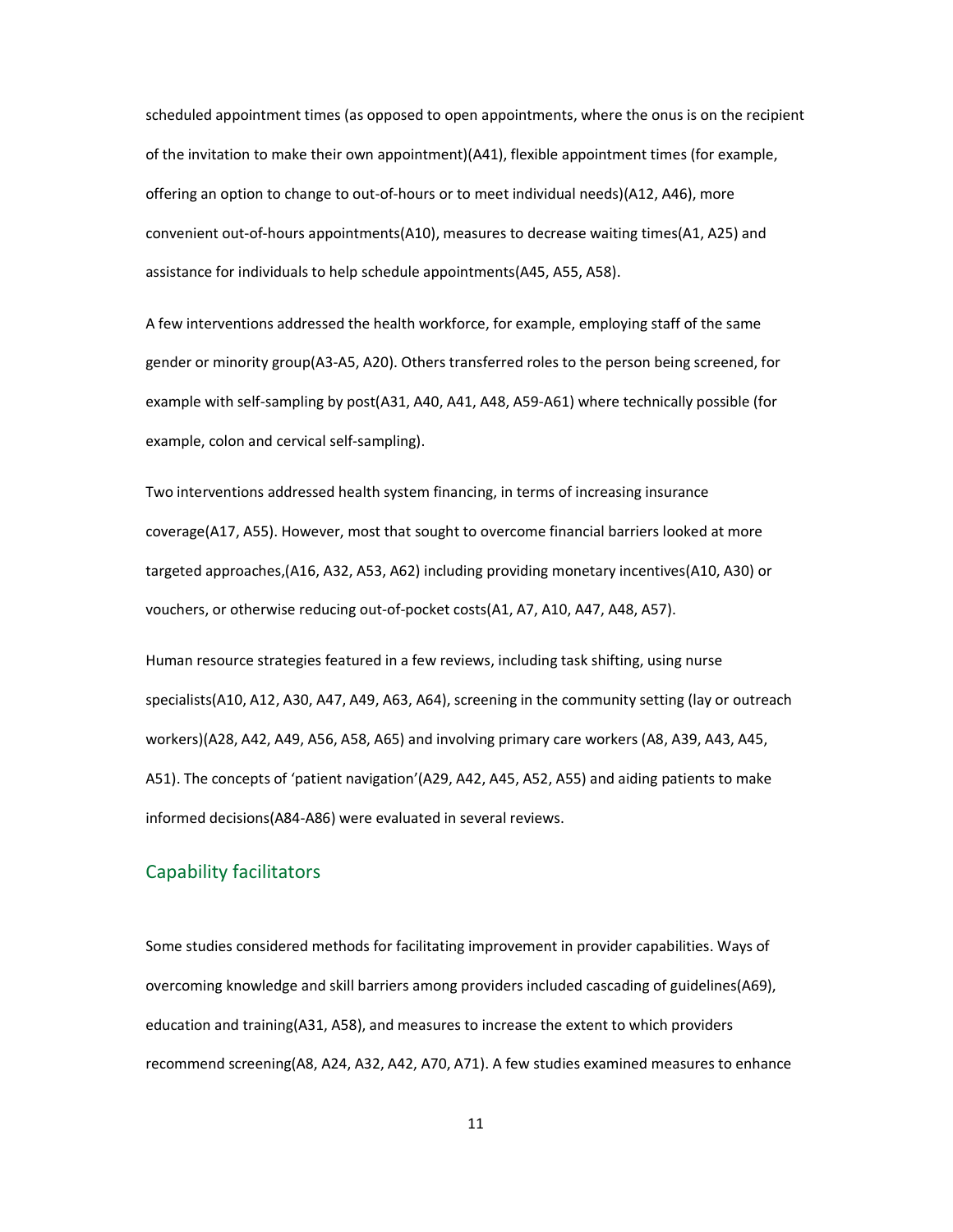the quality of screening, including improved training of those conducting screening tests(A1, A10, A12, A25), double reading of samples(A72, A73), audit and feedback(A47).

However, most reviews focused on measures to improve uptake by those in target populations(A29, A56, A74), such as: one-to-one education(A10, A16, A23, A42, A48); mailed educational material(A18, A31, A37, A42); face-to-face or phone communication(A29, A31, A33, A52, A66, A74- A76); counselling(A18, A31, A38, A42, A63, A66, A67, A75-A77); education delivered by lay health workers(A31, A42, A57, A75, A76); multi-media information(A47, A66, A67, A76); print material(A67, A76); in-clinic education(A31); audio education materials (A67); personalised materials(A7, A29, A33); tailored information(A66, A76); small group education(A10, A16, A42, A48, A77); communitybased education(A28, A58, A66); education delivered by media(A28, A42); targeted media(A10, A16, A23, A77); and mass media(A10, A16, A56).

#### Intention facilitators

Measures to motivate providers inevitably addressed the health workforce building block. Examples included improving communication between primary care and other care providers(A5) and better mechanisms to enable coordination among clinicians, public health, cultural and religious organisations, advocacy and community groups(A78). As one study noted, the time and cost constraints involved in such measures need to be recognised(A32).

Again, however, most measures to improve motivation were focused on the target populations, including the linguistic(A45, A55), cultural(A47, A49, A53, A55, A58, A1, A12), socioeconomic(A62), cognitive(A49) and other characteristics(A33, A53 , A62) of individuals.

## Effectiveness of interventions to overcome barriers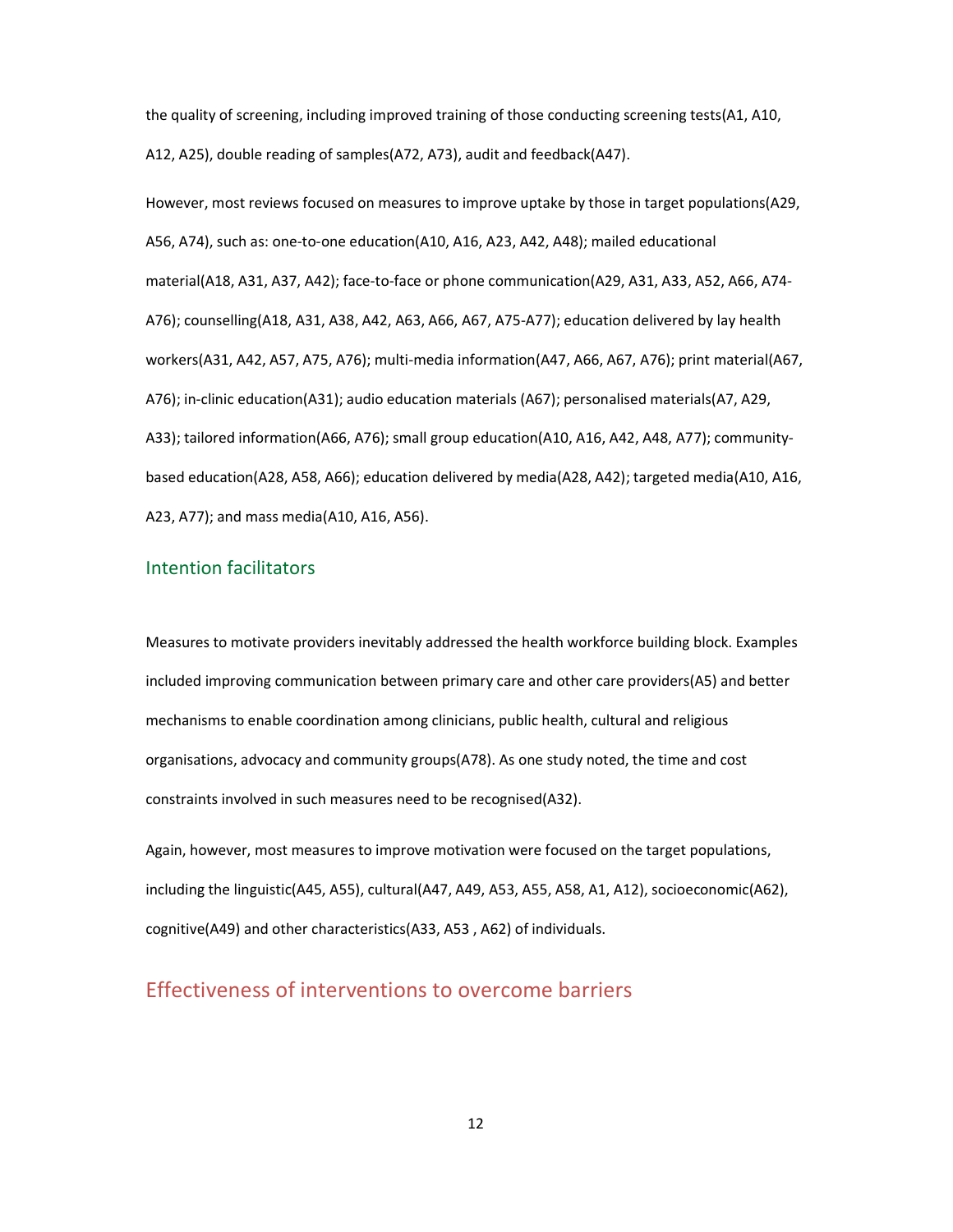The systematic reviews reporting facilitators included studies with a range of methodologies but few summarised quantitative data or sought to establish causality. Forty one reviews provided some kind of synthesis, of which 14 presented the number of studies reporting a positive effect. The lack of standardisation across the reviews – regarding the interventions tested, reported outcomes, different characteristics of the target populations, and differences in the health care organization limited the synthesis of results. There is also likely to be overlap between the reviews of similar interventions, even though each of the systematic reviews analysed and reported the results differently. Some reviews reported factors positively influencing screening uptake without measuring effectiveness(A4, A36, A55, A78, A79).

As shown in Figure 3, much of the available evidence (focusing on systematic reviews that provide a collated summary of results rather than a report of individual studies) measuring impact on effectiveness relates to one of three measures, each directed at individuals in the target populations. These are educational interventions (overcoming capability and intention barriers)(A23, A29, A30, A36-A38, A44, A45, A48, A49, A56, A57, A66-A68, A74, A80-A83), invitation letters and reminders(A16, A18, A23, A29, A30, A36-A41, A43, A48, A49, A80, A81) (to a lesser extent, to providers and healthcare professionals(A36, A50, A51)) and measures to improve access to appointments (enabling access to the health system)(A41).

The evidence is generally supportive of educational measures(A8, A29, A30, A38, A52), particularly of education delivered via one-to-one sessions(A18, A23, A29, A48, A74, A81), peers, lay health workers(A49, A56, A57) or community interventions(A56, A65, A66, A84), telephone(A29, A36, A66, A74), decision aids(A52, A67, A68, A83), small media(A16, A23, A81), and mail(A37, A60, A66), although there are some other areas that require further investigation(A8, A36, A38). Multi-faceted interventions also found support(A29, A49, A57, A80). There is less evidence (either single reviews or mixed results) to support multi-media(A36, A66), mass media(A74, A81), special events(A44), mailed/printed materials(A36, A74), patient navigation(A45), personalised risk communication(A36,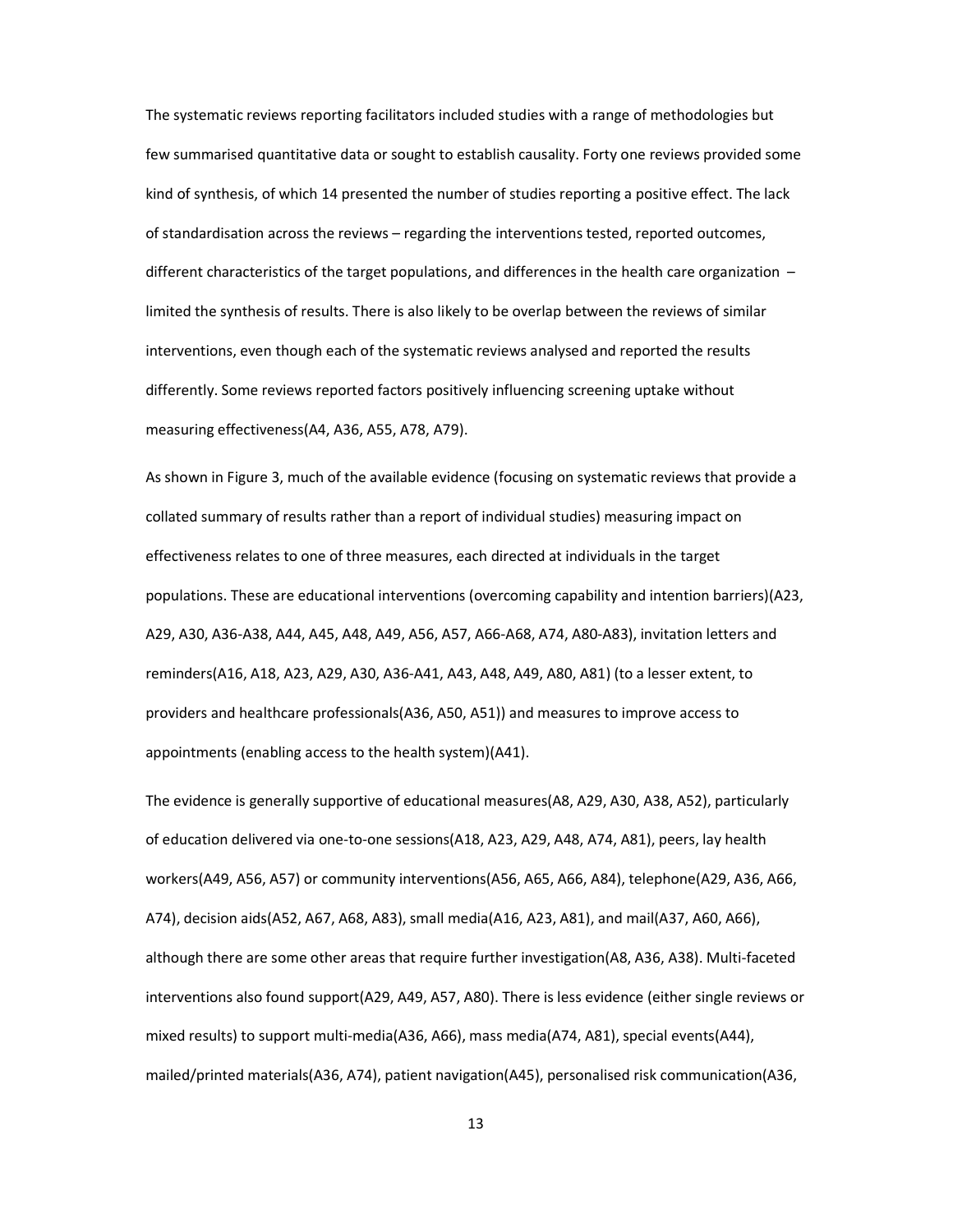A82) or stage-based promotion(A85), home visits(A36), tailored(A29) and group education(A48, A81).

The evidence is positively supportive of invitation letters(A36-A39), including those with general practitioner involvement(A39, A41)(except cervical(A40) or multiple screening examinations(A37)) and/or personalised letters(A43) or telephone invitation(A36, A37), client reminders(A16, A18, A23, A30, A36, A37, A40, A41, A48, A49, A81), telephone reminders(A40, A41, A49) and physician reminders(A36, A40, A50, A51). Scheduled appointments(A36, A41) and self-sampling/mailed outreach are effective(A40, A41, A59, A60, A86). In contrast, there was a paucity of evidence on measures to overcome structural health system barriers, such as removal of financial, geographical, or other barriers.

### Organised cancer screening programmes and other arrangements

The inclusion criteria accepted any systematic reviews that included population-based screening in the population at average risk and did not differentiate between organised programmes (where invitations are dispatched to all those eligible, with uptake and outcomes monitored at a national or regional level) and other approaches, such as opportunistic screening or screening at regular health check-ups. However, these approaches are quite different in their mode of operation and effectiveness. In general, population-based organised programmes are more effective than opportunistic screening in obtaining higher uptake(A39, A41) and in reducing disparities in the access to screening(A39). Thus, we examined the extent to which they are differentiated in the reviews.

Of the 90 included systematic reviews, the vast majority did not define 'screening' in terms of organised versus other screening arrangements. Only two reviews, from Italy and the UK, specified 'organised' screening programmes(A3, A41). The word 'programme' was interpreted in various ways. Systematic reviews by authors from Europe tend to use it in the sense of organised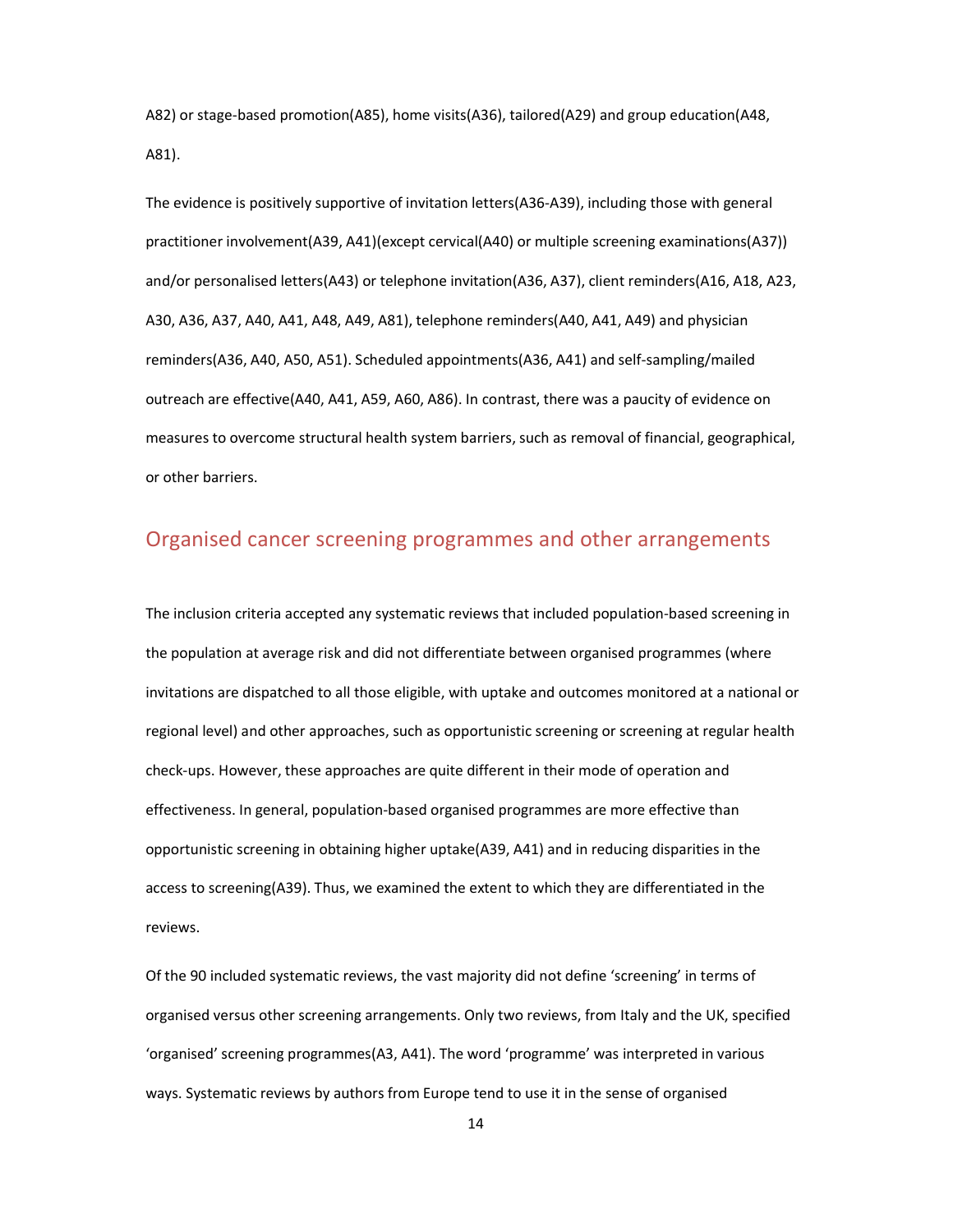programmes(A36, A39, A72), although it was not always clearly defined(A38), using terms such as 'community'(A37, A38) 'average risk'(A22) or 'mass screening'(A40, A51). The type of programme was also not specified in an Australian review(A4). In the USA, programmes include communitybased interventions to promote uptake of screening(A56, A58, A66).

## **Discussion**

### Summary of evidence

This review identified numerous barriers and facilitators to effective screening for breast, cervical and colorectal cancer. The literature shows that all three cancer sites have been the subject of studies, with no one category particularly dominating. More systematic reviews examined facilitators than barriers. The overall quality of the included systematic reviews was good although it was difficult to fully assess quality using the AMSTAR scoring mechanism given the broad range of review types included, particularly qualitative reviews.

Although we were interested primarily in characteristics of health systems that impeded or facilitated effective screening programmes, and particularly things that could be done to improve the situation, it soon became clear that the literature is dominated by research on the decision by individuals to undergo screening. Barriers associated with characteristics of the health system were frequently cited, including geographical, temporal, and informational barriers. However, responses were largely confined to specific interventions to deal with particular problems, with little attention paid to health system changes that might overcome them. Such changes might include, for example, new ways of paying for services, reducing costs on the individual or even paying them to attend, as with conditional cash transfers, or new approaches to professional regulation that might support task shifting.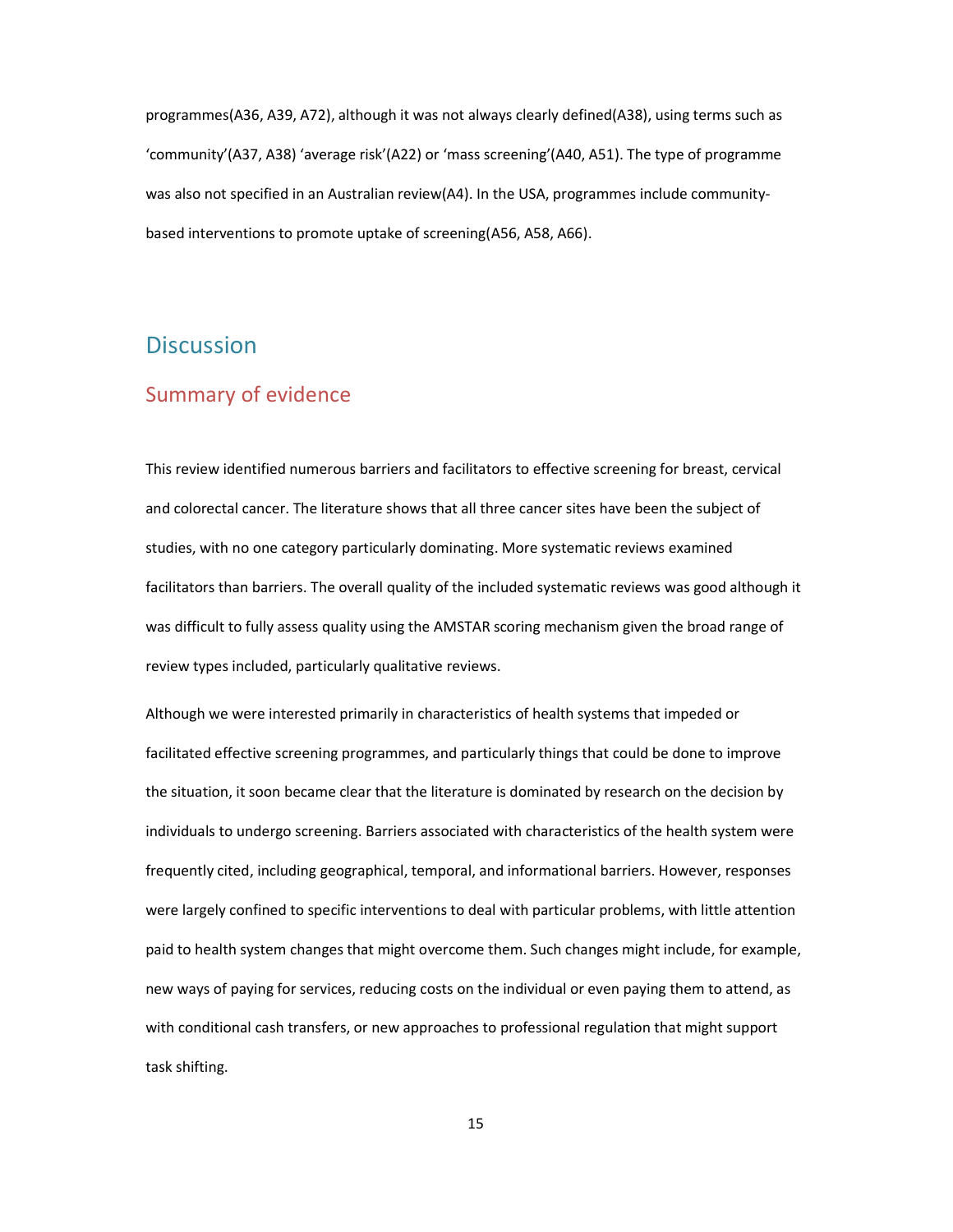The majority of evidence was from the USA, where there are few organised population-based screening programmes, unlike in many European countries. Instead, target groups in the USA are mainly defined in terms of membership of a specific health insurance plan or the lack of insurance coverage. There was very little evidence on how health systems might promote equitable access to screening. We do know that organised, rather than opportunistic screening programmes are more effective in this respect(19, 20), but it is important to consider not just the screening process but the entire pathway from invitation to eventual treatment, if needed(21). Importantly, few systematic reviews differentiated studies undertaken within organised and opportunistic screening activities, although as one review has noted, even when differentiated, there is often a lack of clarity about the meaning of the term 'organised' in the context of cancer screening(22).

### Limitations

This review is potentially subject to English language and other publication bias. Whilst quality and reporting standards were generally good, some information was missing, particularly for conference posters and presentations. Moreover, reporting styles varied among reviews. The scope of this review did not include consideration of the impact of personal or cultural beliefs. These are important factors that need to be explored in depth using appropriate psychological or sociological methods. Due to the heterogeneous and qualitative nature of much of the included evidence, quantitative synthesis and statistical testing was not feasible. There is insufficient space within this paper to fully evaluate the effectiveness of each of the interventions included in the systematic reviews, given the large number and diversity of studies, populations, interventions and outcomes evaluated. This overview did not consider the impact on equity of access or cost effectiveness of facilitators to screening, although his would be important in considering the sustainability of interventions to improve screening(20).

### Implications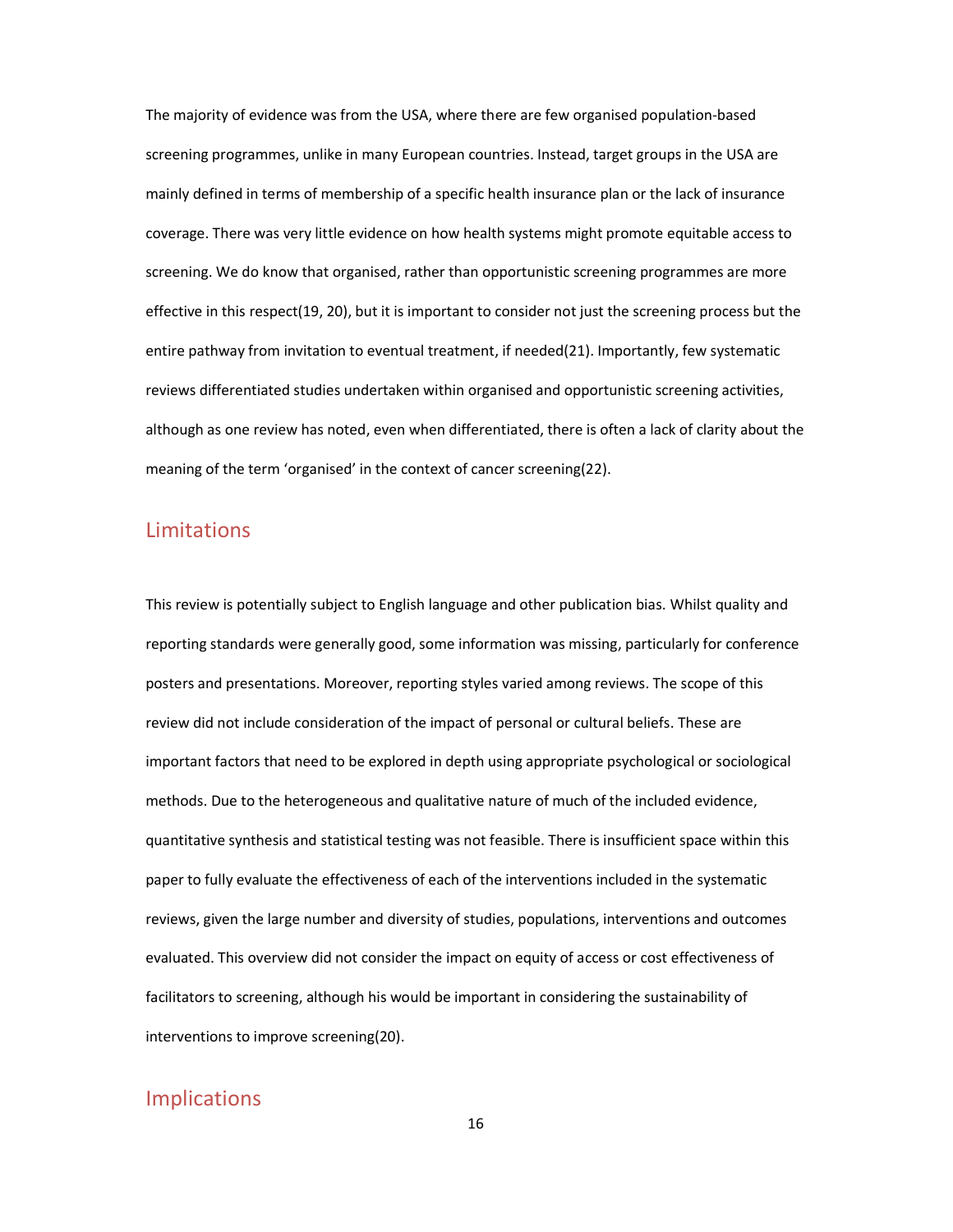While the present review brings together evidence on barriers to effective screening programmes, there is a need for much more research on the complementary activities required to maximise health gain, including how to ensure that the appropriate people are invited for screening, how to reduce opportunistic screening, and how to improve follow-up and monitoring of people once they have been screened.

# Conclusion

Whilst many systematic reviews have been conducted on the topic of barriers and facilitators to cancer screening, much of the evidence is focused on the USA and on individual participation. There is a need for further research into barriers and facilitators from a health systems perspective, all along the pathway from offering screening through to follow-up interventions for those that need them.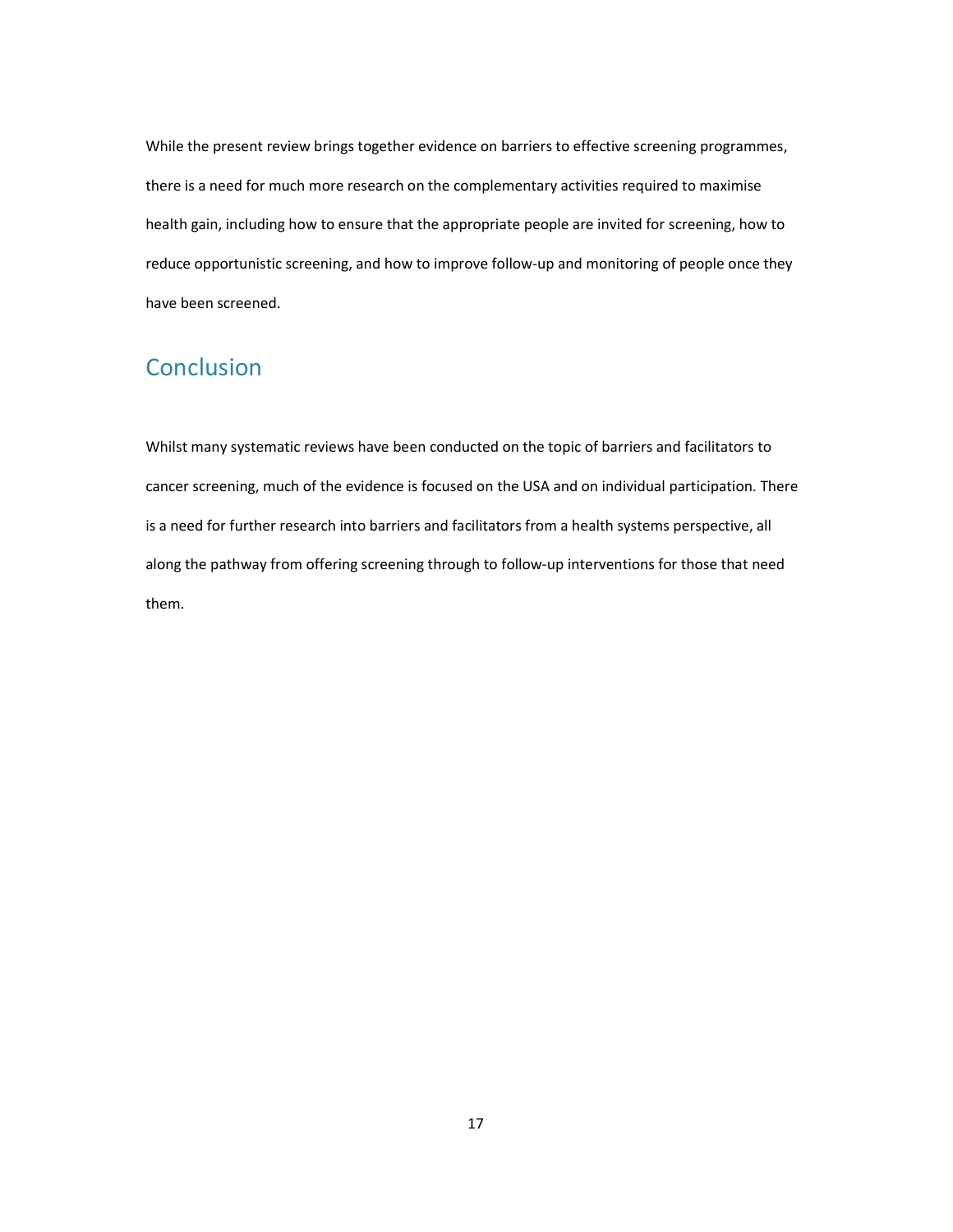# List of attached tables and figures

Table 1: Summary of included systematic review characteristics

Figure 1: Health systems conceptual framework for barriers and facilitators to effective cancer

screening

Figure 2: Flow diagram of study selection process

Figure 3: Barriers or facilitators from the included systematic reviews organised within the first conceptual framework

Figure 4: Health system, capability and intention barriers or facilitators within the second conceptual framework

# Appendices (online-only)

- Appendix 1 Database search strategy and results
- Appendix 2 Search strategy inclusion criteria
- Appendix 3 Table of included systematic reviews
- Appendix 4 Excluded studies and primary reason for exclusion
- Appendix 5 Quality Assessment of Included Studies using the AMSTAR tool
- Appendix 6 Box Individual barriers to uptake of screening
- Appendix 7 References of included reviews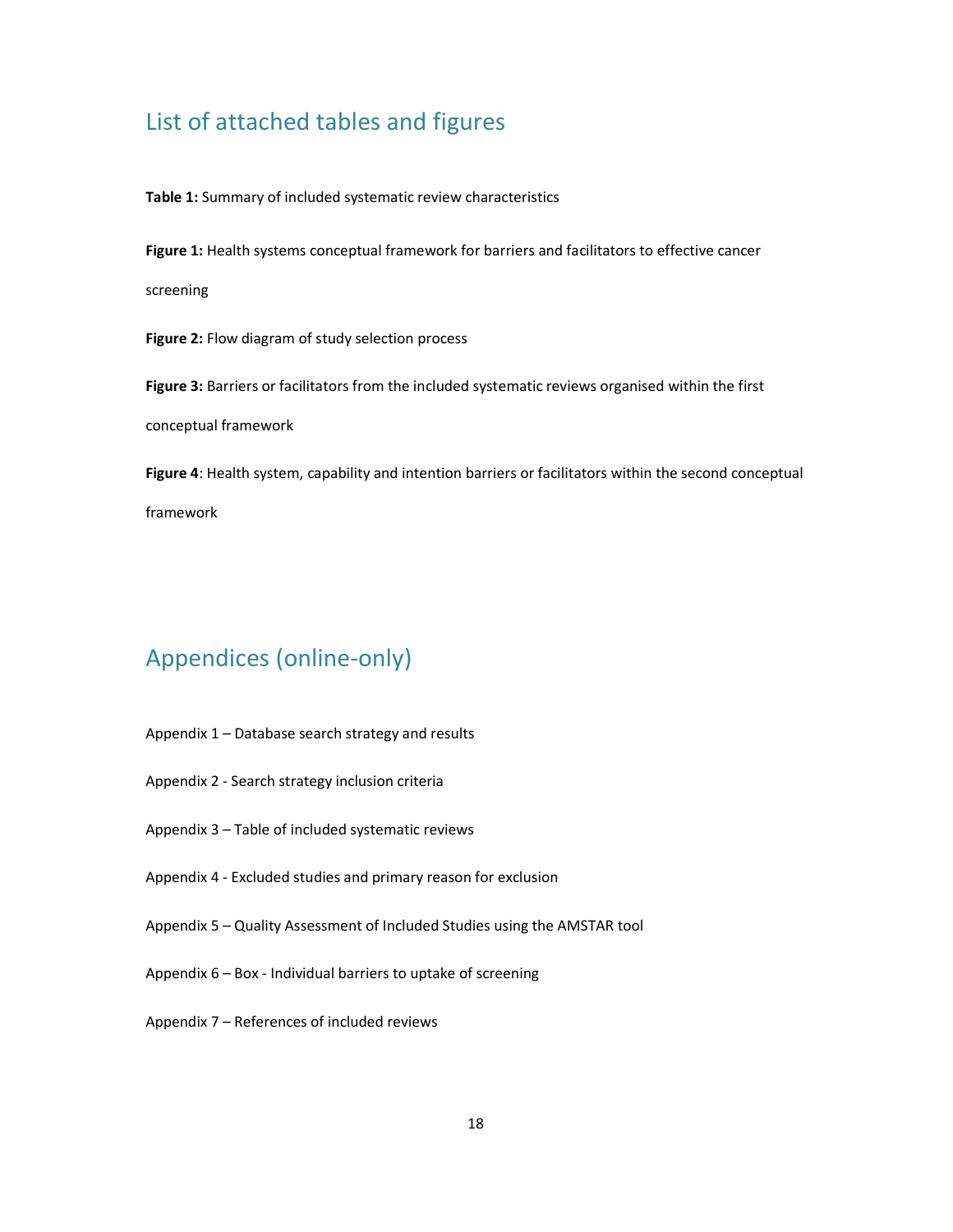#### References

1. European Council. EU Council Recommendation on Cancer Screening. 2003. [Available at: https://ec.europa.eu/jrc/sites/jrcsh/files/2\_December\_2003 cancer screening.pdf.]

2. Anttila A, Lonnberg S, Ponti A, et al. Towards better implementation of cancer screening in Europe through improved monitoring and evaluation and greater engagement of cancer registries. Eur J Cancer 2015; 51: 241-51.

3. Lynge E, Tornberg S, von Karsa L, Segnan N, van Delden JJ. Determinants of successful implementation of population-based cancer screening programmes. Eur J Cancer. 2012;48(5):743-8.

4. European Colorectal Cancer Screening Guidelines Working Group, von Karsa L, Patnick J, Segnan N, Atkin W, Halloran S, et al. European guidelines for quality assurance in colorectal cancer screening and diagnosis: overview and introduction to the full supplement publication. Endoscopy. 2013;45(1):51-9.

5. European Commission. European guidelines for quality assurance in breast cancer screening and diagnosis, 4th edition, supplements. 2013. [Available at: https://publications.europa.eu/en/ publication-detail/-/publication/4e74ee9b-df80-4c91-a5fb-85efb0fdda2b.]

6. European Commission. European guidelines for quality assurance in cervical cancer screening - Second edition. 2015. [Available at: https://publications.europa.eu/en/publicationdetail/-/publication/a41a4c40-0626-4556-af5b-2619dd1d5ddc.]

7. Armaroli P, Villain P, Suonio E, Almonte M, Anttila A, Atkin WS, et al. European Code against Cancer, 4th Edition: Cancer screening. Cancer Epidemiology. 2015;39:S139-S52.

8. European Commission. Cancer Screening in the European Union - 1st Report on the implementation of the Council Recommendation on cancer screening. 2008. [Available at: http://ec.europa.eu/health/ph\_determinants/genetics/documents/com\_2008\_882.en.pdf.]

9. International Agency for Research on Cancer. Cancer Screening in the European Union (2017) - 2nd Report on the implementation of the Council Recommendation on cancer screening. 2017. [Available from: at https://ec.europa.eu/health/sites/health/files/major\_chronic\_ diseases/docs/2017\_cancerscreening\_2ndreportimplementation\_en.pdf.]

10. World Health Organization. Everybody's business. Strengthening health systems to improve health outcomes : WHO's framework for action. Geneva: WHO; 2007.

11. Khatib R, Schwalm JD, Yusuf S, Haynes RB, McKee M, Khan M, et al. Patient and healthcare provider barriers to hypertension awareness, treatment and follow up: a systematic review and meta-analysis of qualitative and quantitative studies. PloS one. 2014;9(1):e84238.

12. Fishbein M. The role of theory in HIV prevention. AIDS care. 2000;12(3):273-8.

13. Davies P, Walker AE, Grimshaw JM. A systematic review of the use of theory in the design of guideline dissemination and implementation strategies and interpretation of the results of rigorous evaluations. Implementation science : IS. 2010;5:14.

14. Michie S, Johnston M, Abraham C, Lawton R, Parker D, Walker A, et al. Making psychological theory useful for implementing evidence based practice: a consensus approach. Quality & safety in health care. 2005;14(1):26-33.